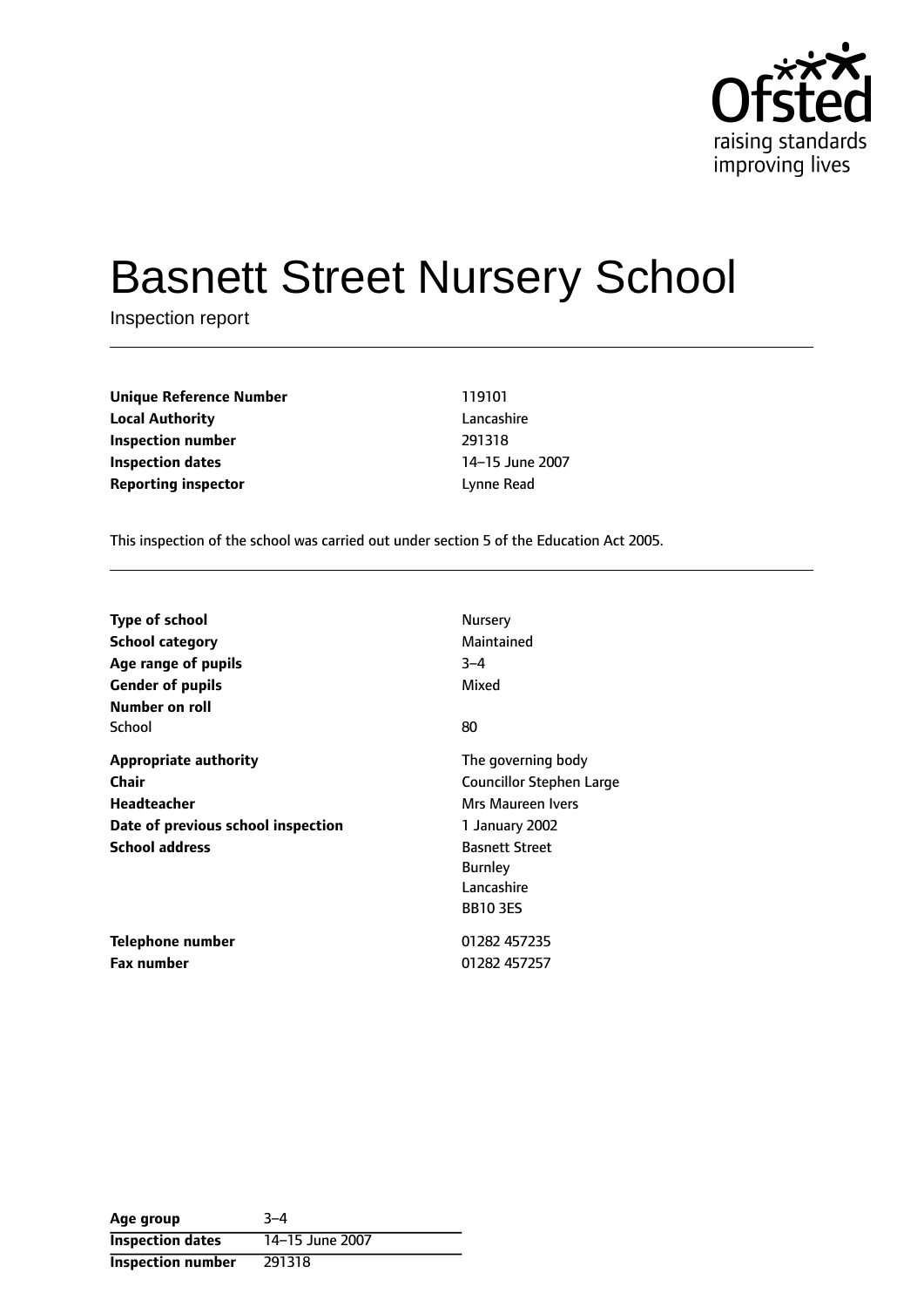.

© Crown copyright 2007

#### Website: www.ofsted.gov.uk

This document may be reproduced in whole or in part for non-commercial educational purposes, provided that the information quoted is reproduced without adaptation and the source and date of publication are stated.

Further copies of this report are obtainable from the school. Under the Education Act 2005, the school must provide a copy of this report free of charge to certain categories of people. A charge not exceeding the full cost of reproduction may be made for any other copies supplied.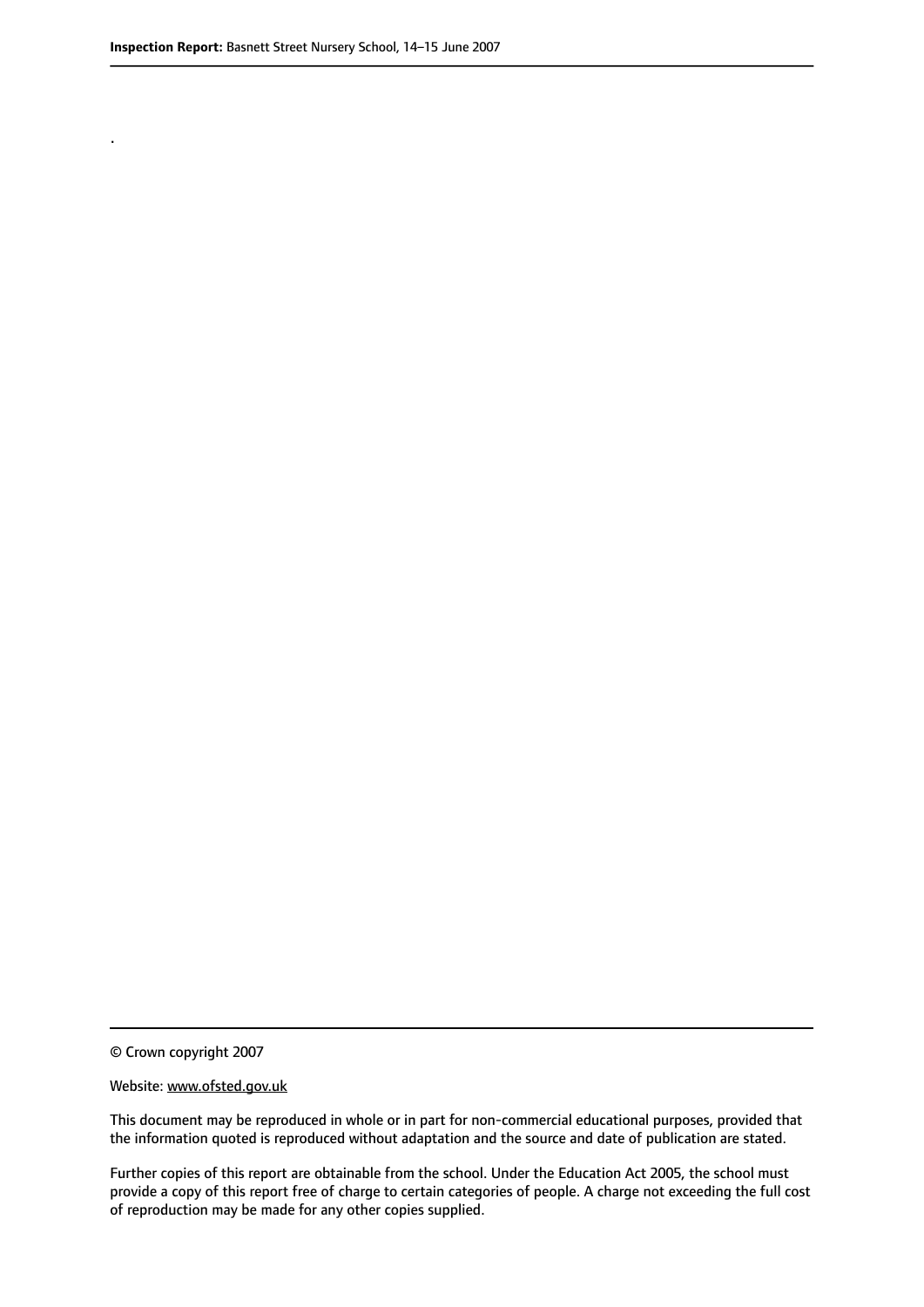# **Introduction**

The inspection was carried out by one Additional Inspector.

## **Description of the school**

The school serves an ethnically diverse community in an urban area of Burnley. It offers part-time places for children over the age of three. When they enter the Nursery, children's development is around that usually expected for the age group. The majority of pupils are of White British, Pakistani or Bangladeshi heritage; around 40% are learning English as an additional language. The proportion of pupils with learning difficulties and/or disabilities is below average. The school offers additional playgroup places, together with lunchtime and after-school clubs. These are provided through a non profit making company, run and managed voluntarily by school personnel.

### **Key for inspection grades**

| Grade 1 | Outstanding  |
|---------|--------------|
| Grade 2 | Good         |
| Grade 3 | Satisfactory |
| Grade 4 | Inadequate   |
|         |              |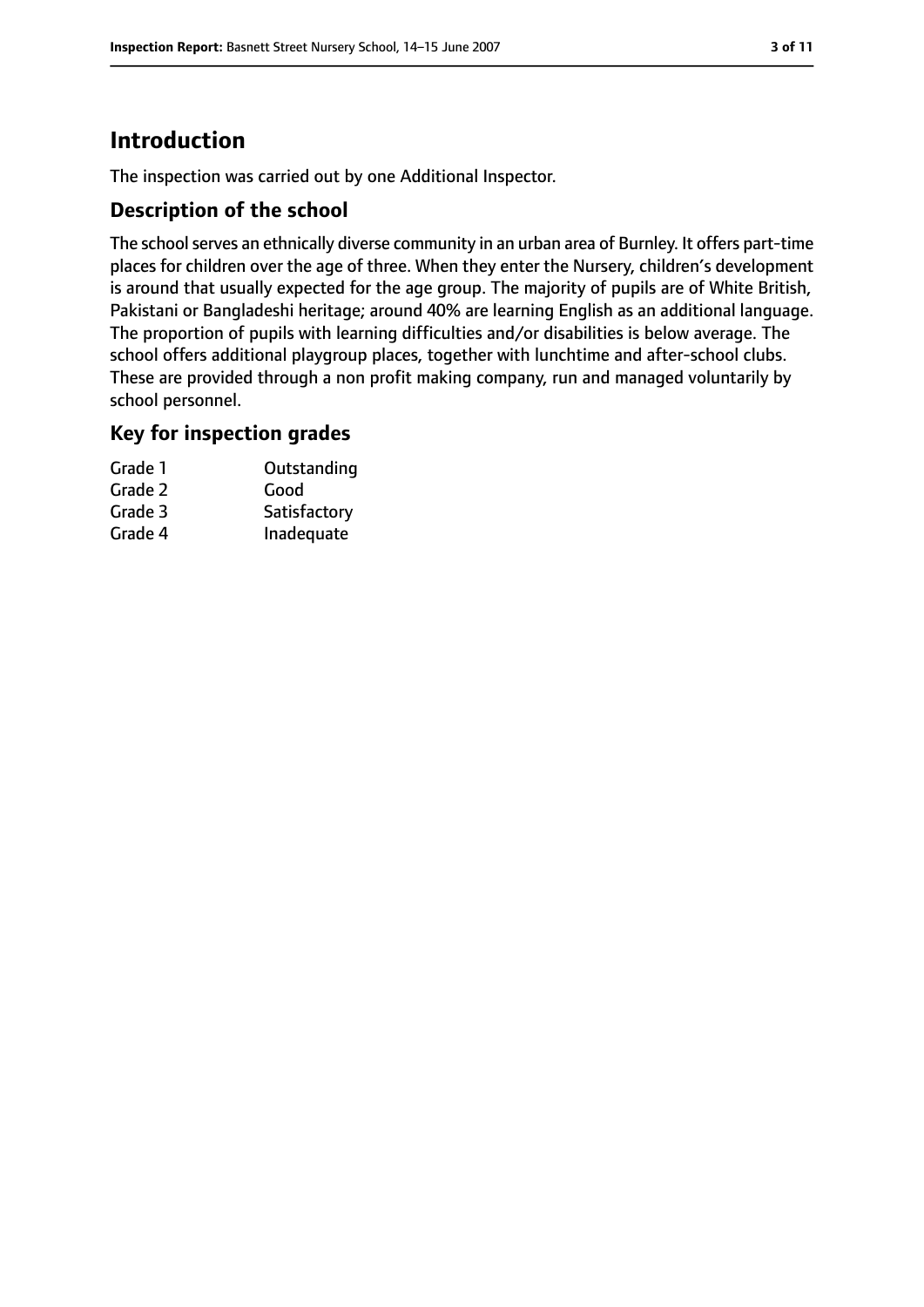## **Overall effectiveness of the school**

#### **Grade: 2**

Basnett Street Nursery provides a good education for children. The school hassome outstanding features. It provides good value for money. The judgements match those made in the school's own accurate evaluation of its performance. The nursery has a good reputation within the area and parents commend the standard of learning and care. One wrote, 'The staff are supportive and easy to talk to.' Another commented, 'My child enjoys coming to Nursery and has learned a lot since he has been here.' The nursery has established excellent partnerships with other schools and community agencies that extend children's experiences and support their learning extremely well. For example, family and community members support learning on a day-to-day basis.

Progress is at least good across the six areas of learning and excellent in personal and social education. By the end of the year, many children have exceeded the expectations for their age, and achieved a broad foundation on which to build their future education. Children learn well because the teaching is good. Tasks are organised around themes with different activities each day. This captures children's interests very well. Progress is constantly assessed and adults use the information effectively to plan the next steps. Children work well in the small, adult-directed sessions and make good progress. However, when children are organised into large teaching groups with a wide range of needs and fewer opportunities for interaction, progress is satisfactory. In creative and physical work and in understanding the world, children learn well because adultsskilfully guide them in their choice of activity to ensure a balance of experiences. The bi-lingual assistants provide sensitive support in mother tongue to ensure that new vocabulary and concepts are understood.

Personal development is a strength. Behaviour is excellent; children thoroughly enjoy their learning and most persevere with tasks. This prepares them extremely well for their future education and results in a very pleasant and purposeful nursery atmosphere. Children are well informed about healthy living; they take good advantage of opportunities for exercise, indoors and out and enjoy 'healthy snacks'. They learn about each others' faiths and cultures and celebrate a variety of festivals throughout the year. This supports the harmonious community feel in school.

Improvement since the previous inspection is good. Under the very good leadership of the headteacher, the school is constantly moving forwards. The extended services have proved to be very popular with families; they help to prepare children for their nursery education and provide additional social experiences. School development planning focuses on any relative weakness identified through the assessment and analysis of children's progress. Attention to safety issues, including checking on the suitability of staff and helpers, is extremely thorough. The school has a good capacity to improve even further.

#### **What the school should do to improve further**

- Ensure that group work is consistently organised to meet the needs of all children.
- Provide the best possible opportunities for interaction and learning.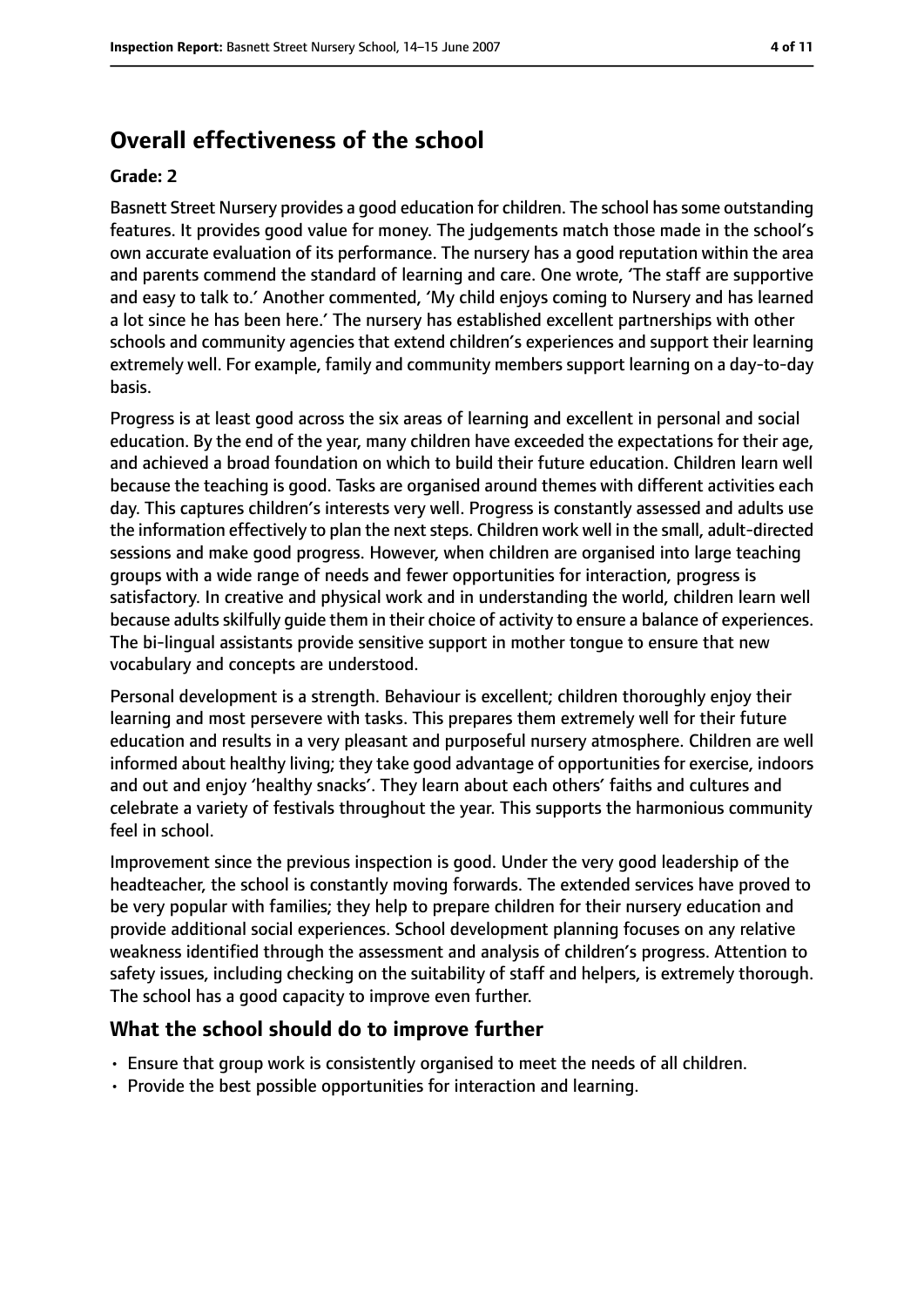## **Achievement and standards**

#### **Grade: 2**

Progress is good for boys and girls and it is excellent in personal skills. By the time children transfer to their Reception classes, their development exceeds that expected for the age group.

Children develop excellent skills of independent learning and are confident to try out new things. This prepares them well for the next steps in their education. Progress in communication, language and literacy is good with especially good skills in early writing. In a few instances, however, progress is satisfactory because when children are organised into large groups, the opportunities for adults to intervene in or extend learning are restricted. By the end of the year, the majority of those learning English as an additional language are able to take full advantage of their lessons. Mathematical understanding develops well. Children work with numbers, shapes and patterns confidently.

Physical and creative development progresses at a good pace. Children's creativity and imagination are seen in their artwork and role play. They develop good attitudes to exercise and demonstrate good control and dexterity. Children's natural curiosity is harnessed through a varied range of opportunities to observe and ask questions. As a result, they investigate what interests them and find their own answers. Children with learning difficulties and/or disabilities are very well supported and make very good progress. The more able pupils have a good level of challenge and do well.

## **Personal development and well-being**

#### **Grade: 1**

Pupils' personal development and well-being, including their spiritual, social, moral and cultural development, is outstanding and a strength of the school. Children thoroughly enjoy coming to nursery and this is reflected in the excitement they show on arrival and the exceptionally confident way in which they part from their parents and carers. Attendance is good. Behaviour is outstanding and at this early age children show exceptional consideration for others and share readily. They follow the routines and high expectations that their teachers have of them. For example, children tidy away quickly when asked, and organise themselves for the following session. This helps them to prepare for later school routines and adult life.

Children explain the importance of healthy eating and exercise and enjoy fruit at lunchtimes. They work and play happily within this very safe and secure environment. Most express their likes and dislikes clearly and staff take note of their opinions when planning activities. For example, children are fully consulted on the continuing development of the outdoor areas. Children develop a good sense of community awareness through theme work, such as 'people who help us'.

# **Quality of provision**

## **Teaching and learning**

#### **Grade: 2**

Teaching and learning are good because staff have good expertise; they know what young children need and learning is well planned to include exciting play activities. Adults constantly engage with children, questioning, promoting discussion and encouraging them to explore. However, when children are organised into larger groups, teaching is less effective in meeting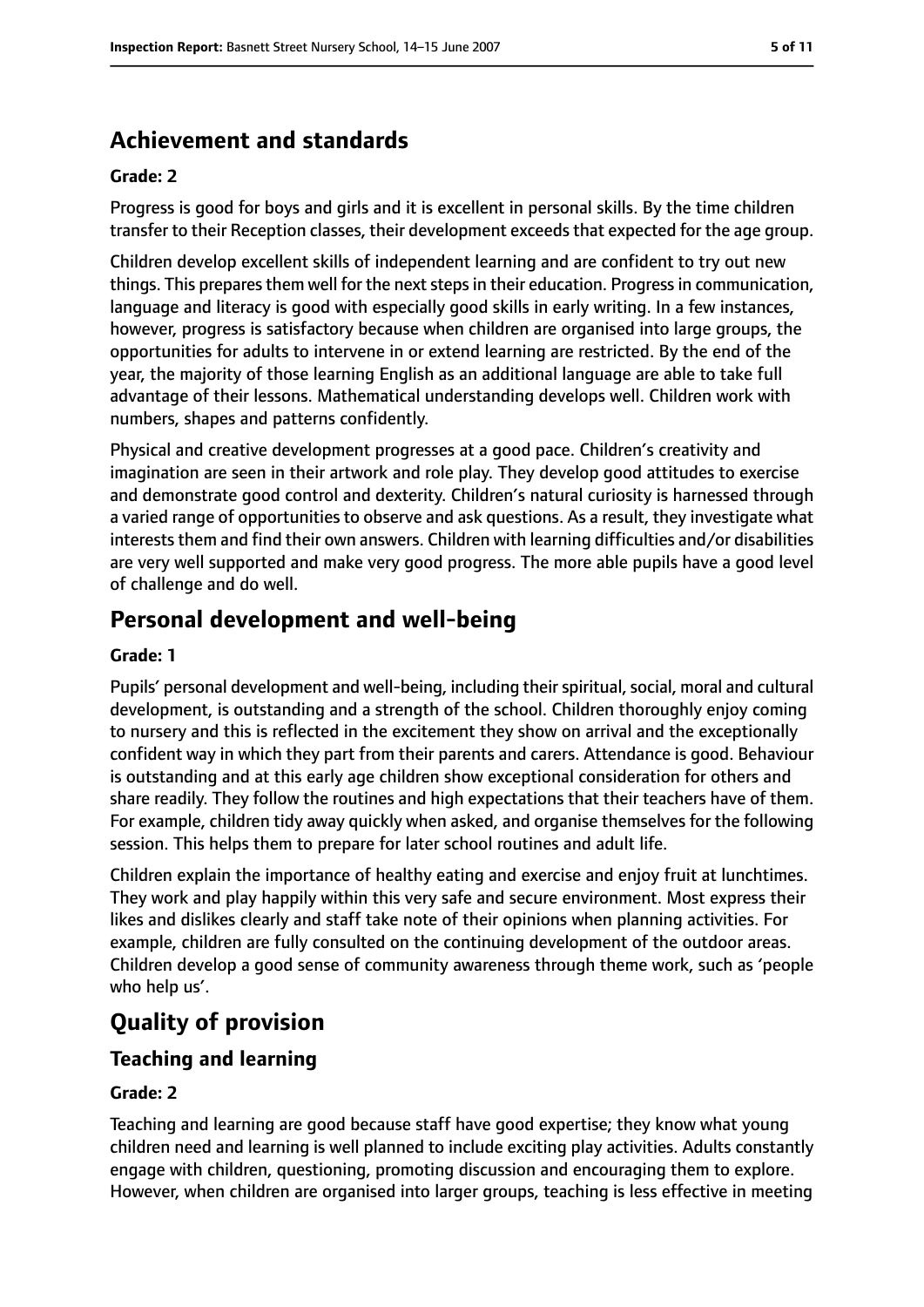the wide variety of needs. Interventions from the bi-lingual staff accelerate progress for those at an early stage of learning English and extend their confidence.

Parents are encouraged to be partners in the learning process and take good advantage of the book and toy loan facility. They are kept well informed of their children's progress through written reports, formal and informal discussions and the sharing of children's 'next steps' or targets. Each child has a detailed record of achievement, which goes home on a regular basis. The photographs, notes and certificates provide a clear picture of their learning.

Staff continually assess the children's progress and the information is used to plan tasks and challenges for each individual. They ensure a good balance of experiences by gently steering children into trying new activities within the free choice sessions. The provision for children who have learning difficulties and/or disabilities is very good. The school goes to great lengths to secure expertise or resources needed to meet specific needs.

### **Curriculum and other activities**

#### **Grade: 2**

Good planning links activities around a common theme so that learning is constantly reinforced. All children have access to a wide range of experiences to help them develop enquiring minds and good concentration.

There is a good balance between sessions that staff lead and activities that children choose for themselves. The nursery is working on developing the curriculum to take full advantage of the new, open-plan learning areas. The extensive outdoor area is used creatively to promote physical and social development and to explore the environment. Computers and the electronic whiteboard are in constant use so children are able to select and control programs confidently. Social and health education is covered very well and adapted to the needs of young children. For example, dental care is taught in an interesting way through the 'Smiling for Life' project.

## **Care, guidance and support**

#### **Grade: 2**

Overall, this area is good and care for children is excellent. All required child protection and safeguarding procedures are in place. Parents commend the standard of care. One wrote, 'My child is happy due to the caring staff and the lovely environment.' Excellent introduction and settling in arrangements are made at the start of nursery and very good links with primary schools ensure that children have a smooth transition to full time education. Key adults are allocated to work with small groups of children. This leads to excellent relationships and ensures that each child's progress is closely monitored. At the welcoming and secure hand-over sessions, parents take good advantage of the informal opportunities to discuss issues or ask questions.

Children are very well supported in their learning because staff plan the next steps for each individual to build carefully on what has already been learnt. There is scope, however, to refer more frequently to planned learning targets during sessions in order to keep children's attention focused and allow the celebration of successes.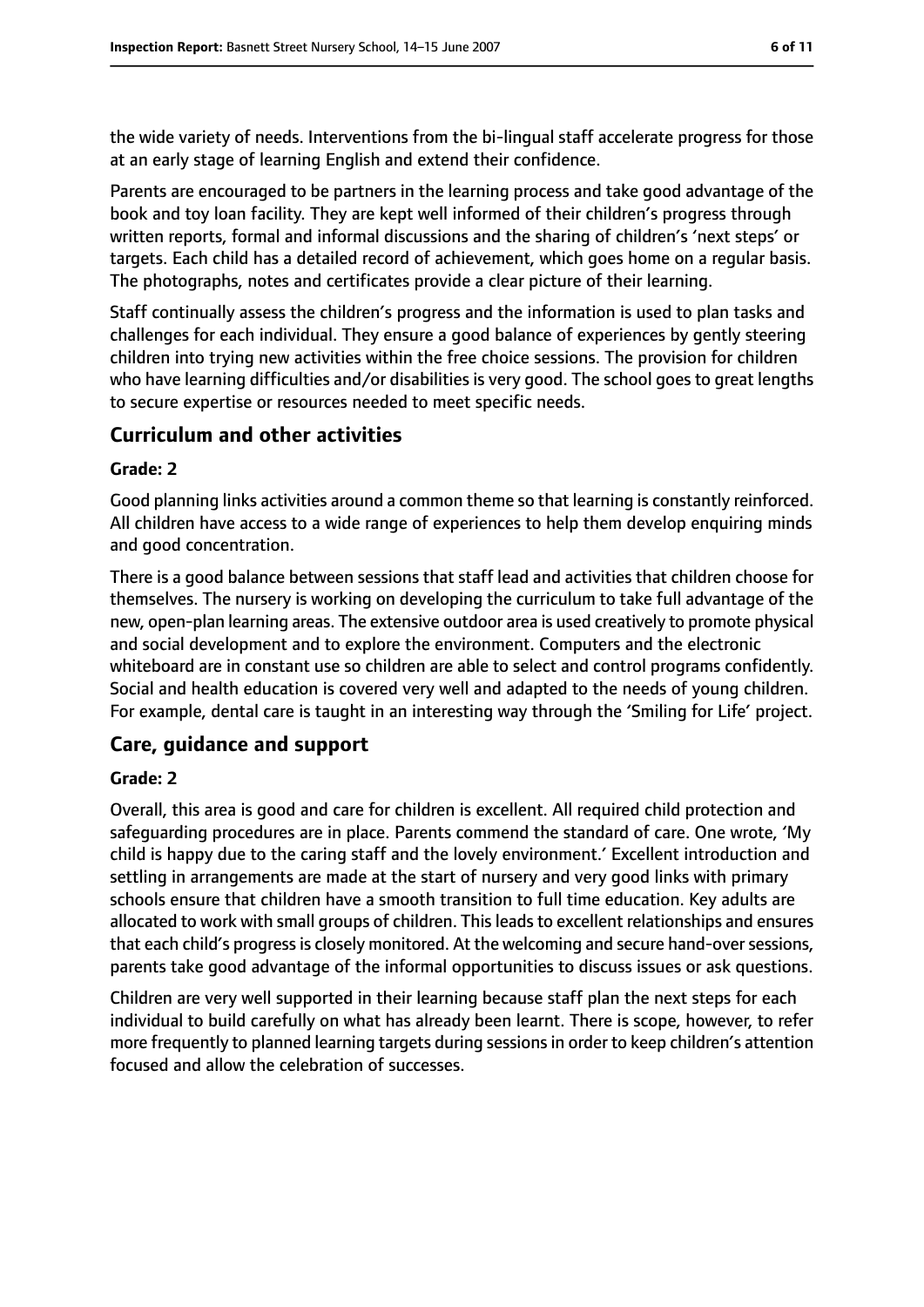## **Leadership and management**

#### **Grade: 2**

Leadership and management are good. The headteacher provides very good leadership and has an excellent overview of provision and children's achievement. She has been central to the development of the extended services and the refurbishment of the accommodation by seeking external funding. Through a joint management structure, the headteacher influences planning, organisation and management of the extended provision. As a result, there is much continuity for the young children moving from play group to nursery or for those who attend both. The outstanding caring ethos in the nursery is shared by all staff who work enthusiastically to ensure that children have equal access to all activities.

Staff work as a strong team and support the headteacher well. They monitor learning closely in their key worker groups and contribute to improvement planning. Evaluations of performance are often completed at staff meetings. This provides a very good training opportunity for the staff who are less experienced in management procedures and allows good sharing of information and views. The school takes very good account of parents' views and many returned questionnaires commend the open communication between school and home. The governors support the headteacher well and are actively involved in aspects of school life. Governance is good.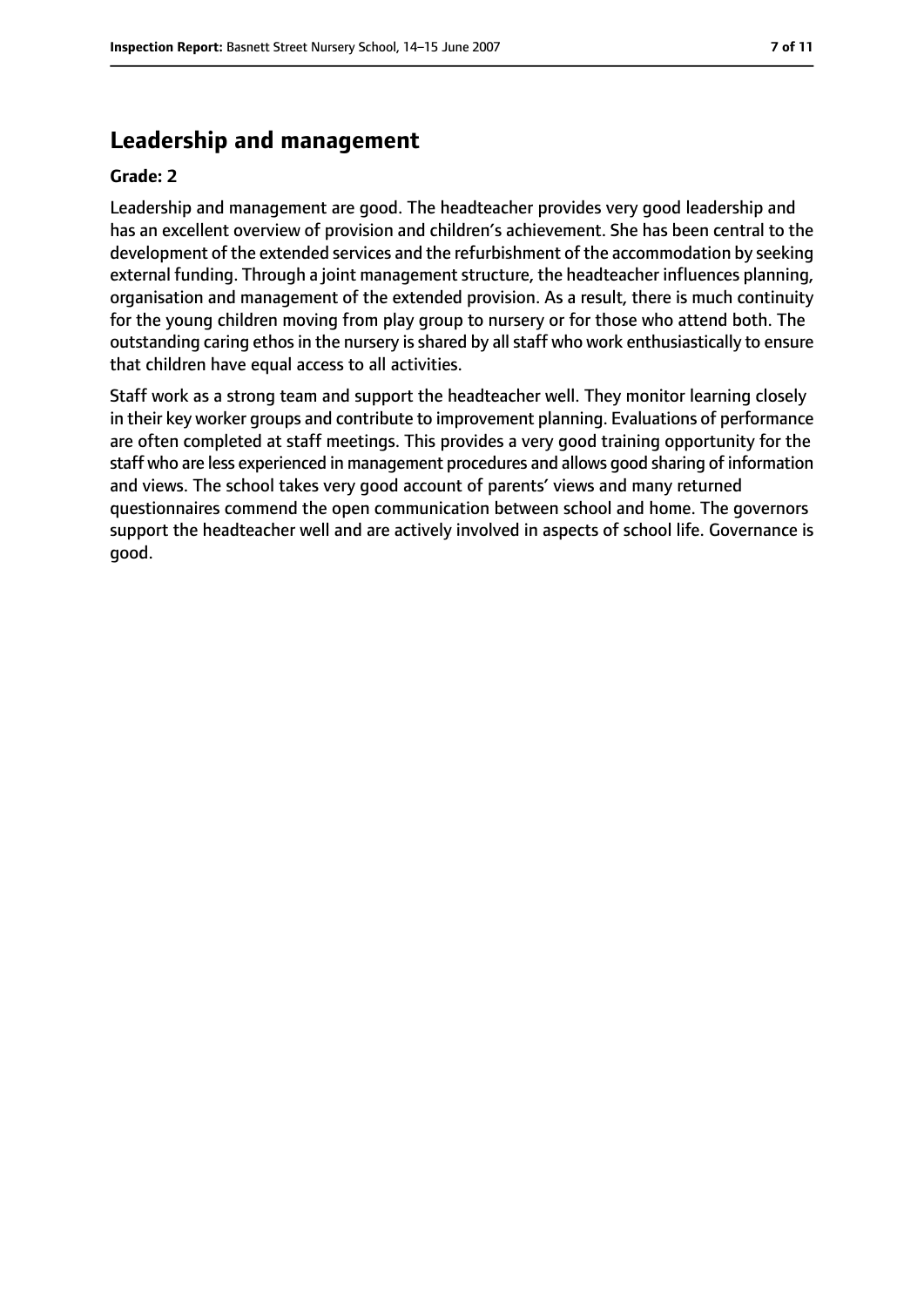**Any complaints about the inspection or the report should be made following the procedures set out in the guidance 'Complaints about school inspection', which is available from Ofsted's website: www.ofsted.gov.uk.**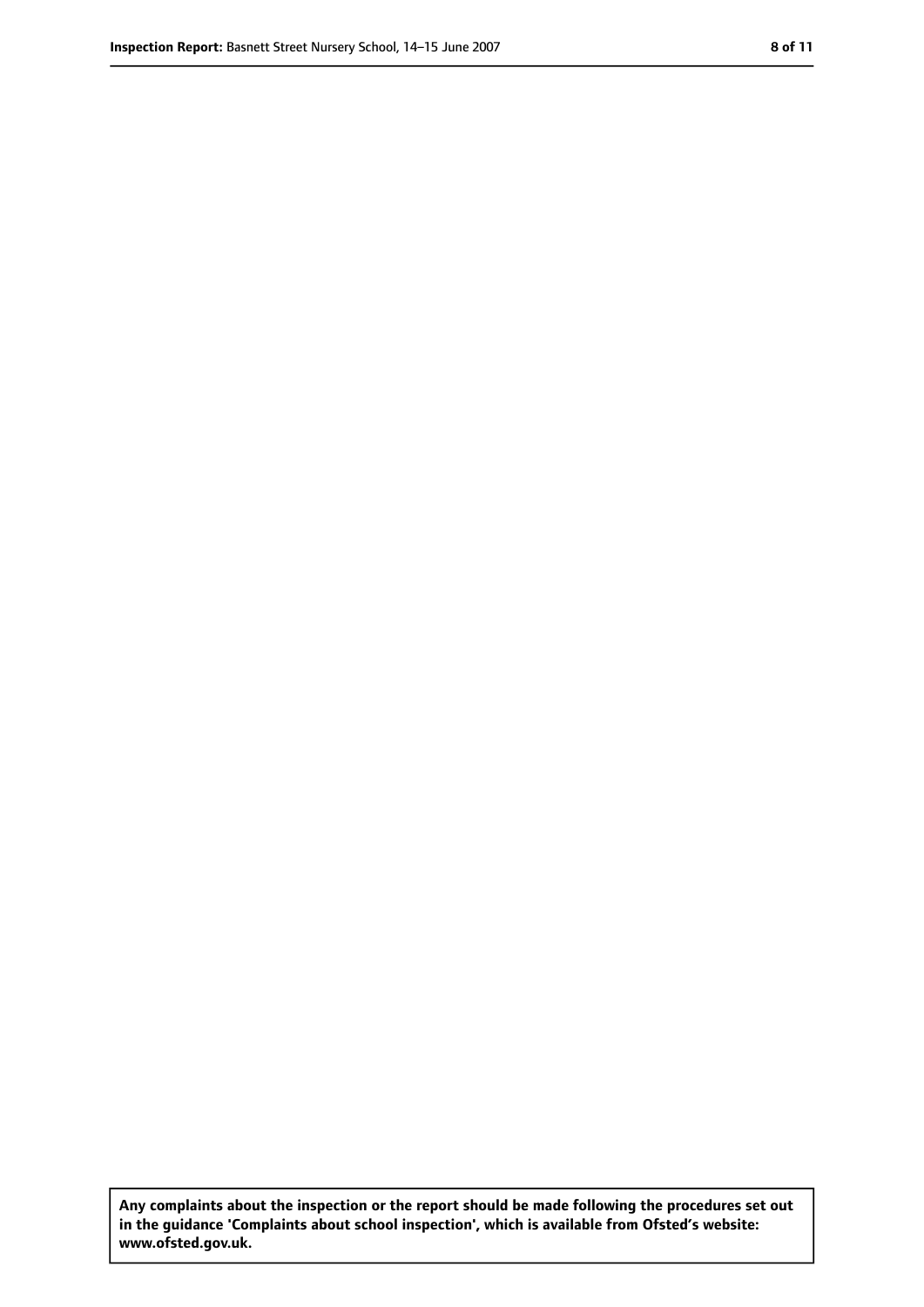#### **Annex A**

# **Inspection judgements**

| Key to judgements: grade 1 is outstanding, grade 2 good, grade 3 satisfactory, and grade 4 $\,$ | <b>School</b>  |
|-------------------------------------------------------------------------------------------------|----------------|
| inadequate                                                                                      | <b>Overall</b> |

## **Overall effectiveness**

| How effective, efficient and inclusive is the provision of education, integrated<br>care and any extended services in meeting the needs of learners? |     |
|------------------------------------------------------------------------------------------------------------------------------------------------------|-----|
| How well does the school work in partnership with others to promote learners'<br>well-being?                                                         |     |
| The quality and standards in the Foundation Stage                                                                                                    |     |
| The effectiveness of the school's self-evaluation                                                                                                    |     |
| The capacity to make any necessary improvements                                                                                                      |     |
| Effective steps have been taken to promote improvement since the last<br>inspection                                                                  | Yes |

## **Achievement and standards**

| How well do learners achieve?                                                                               |  |
|-------------------------------------------------------------------------------------------------------------|--|
| The standards <sup>1</sup> reached by learners                                                              |  |
| How well learners make progress, taking account of any significant variations between<br>groups of learners |  |
| How well learners with learning difficulties and disabilities make progress                                 |  |

## **Personal development and well-being**

| How good is the overall personal development and well-being of the<br>learners? |  |
|---------------------------------------------------------------------------------|--|
|                                                                                 |  |
| The extent of learners' spiritual, moral, social and cultural development       |  |
| The behaviour of learners                                                       |  |
| The attendance of learners                                                      |  |
| How well learners enjoy their education                                         |  |
| The extent to which learners adopt safe practices                               |  |
| The extent to which learners adopt healthy lifestyles                           |  |
| The extent to which learners make a positive contribution to the community      |  |
| How well learners develop workplace and other skills that will contribute to    |  |
| their future economic well-being                                                |  |

## **The quality of provision**

| How effective are teaching and learning in meeting the full range of the<br>learners' needs?          |  |
|-------------------------------------------------------------------------------------------------------|--|
| How well do the curriculum and other activities meet the range of needs<br>and interests of learners? |  |
| How well are learners cared for, quided and supported?                                                |  |

 $^1$  Grade 1 - Exceptionally and consistently high; Grade 2 - Generally above average with none significantly below average; Grade 3 - Broadly average to below average; Grade 4 - Exceptionally low.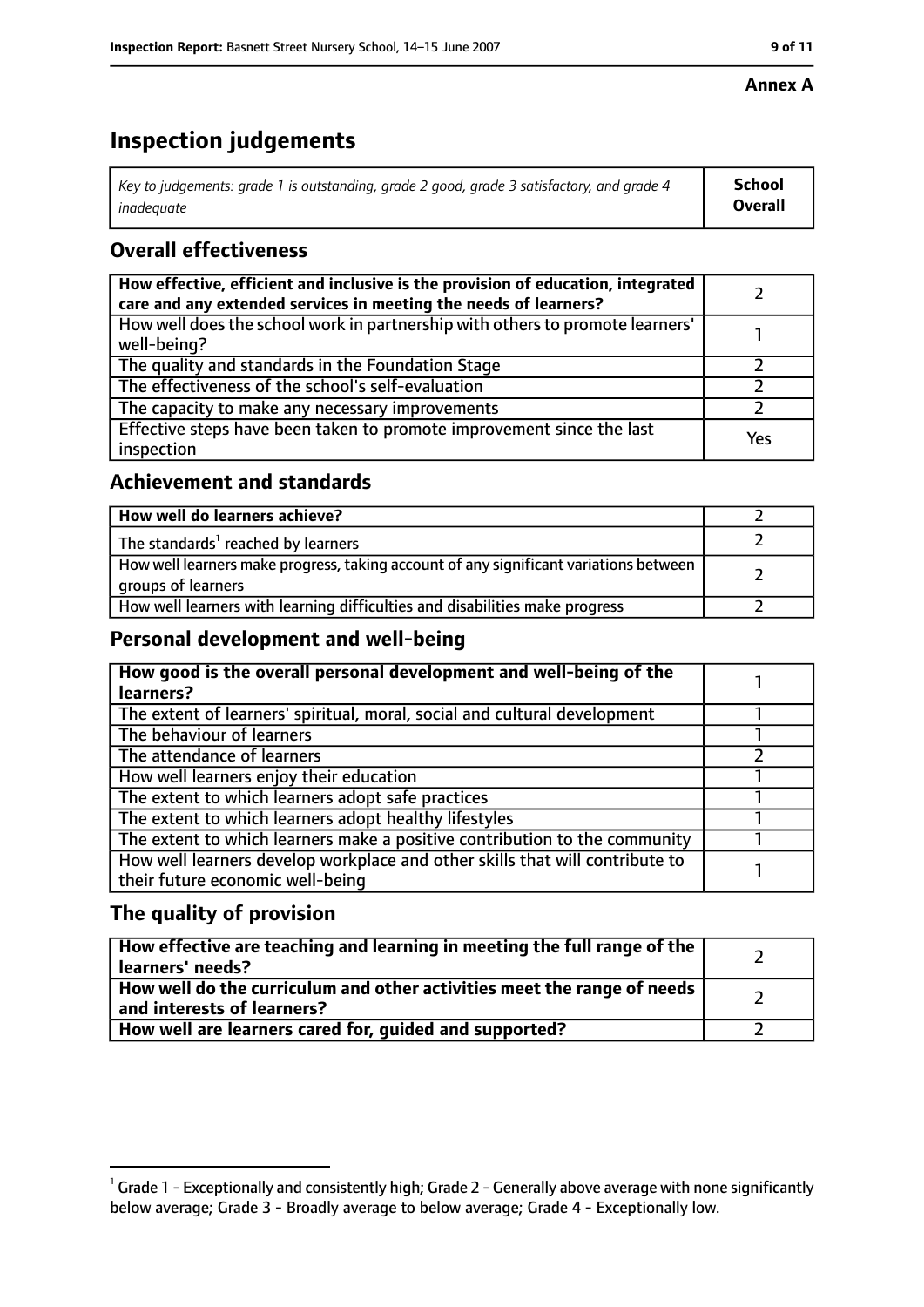# **Leadership and management**

| How effective are leadership and management in raising achievement<br>and supporting all learners?                                              |           |
|-------------------------------------------------------------------------------------------------------------------------------------------------|-----------|
| How effectively leaders and managers at all levels set clear direction leading<br>to improvement and promote high quality of care and education |           |
| How effectively performance is monitored, evaluated and improved to meet<br>challenging targets                                                 |           |
| How well equality of opportunity is promoted and discrimination tackled so<br>that all learners achieve as well as they can                     |           |
| How effectively and efficiently resources, including staff, are deployed to<br>achieve value for money                                          |           |
| The extent to which governors and other supervisory boards discharge their<br>responsibilities                                                  | 7         |
| Do procedures for safequarding learners meet current government<br>requirements?                                                                | Yes       |
| Does this school require special measures?                                                                                                      | <b>No</b> |
| Does this school require a notice to improve?                                                                                                   | No        |